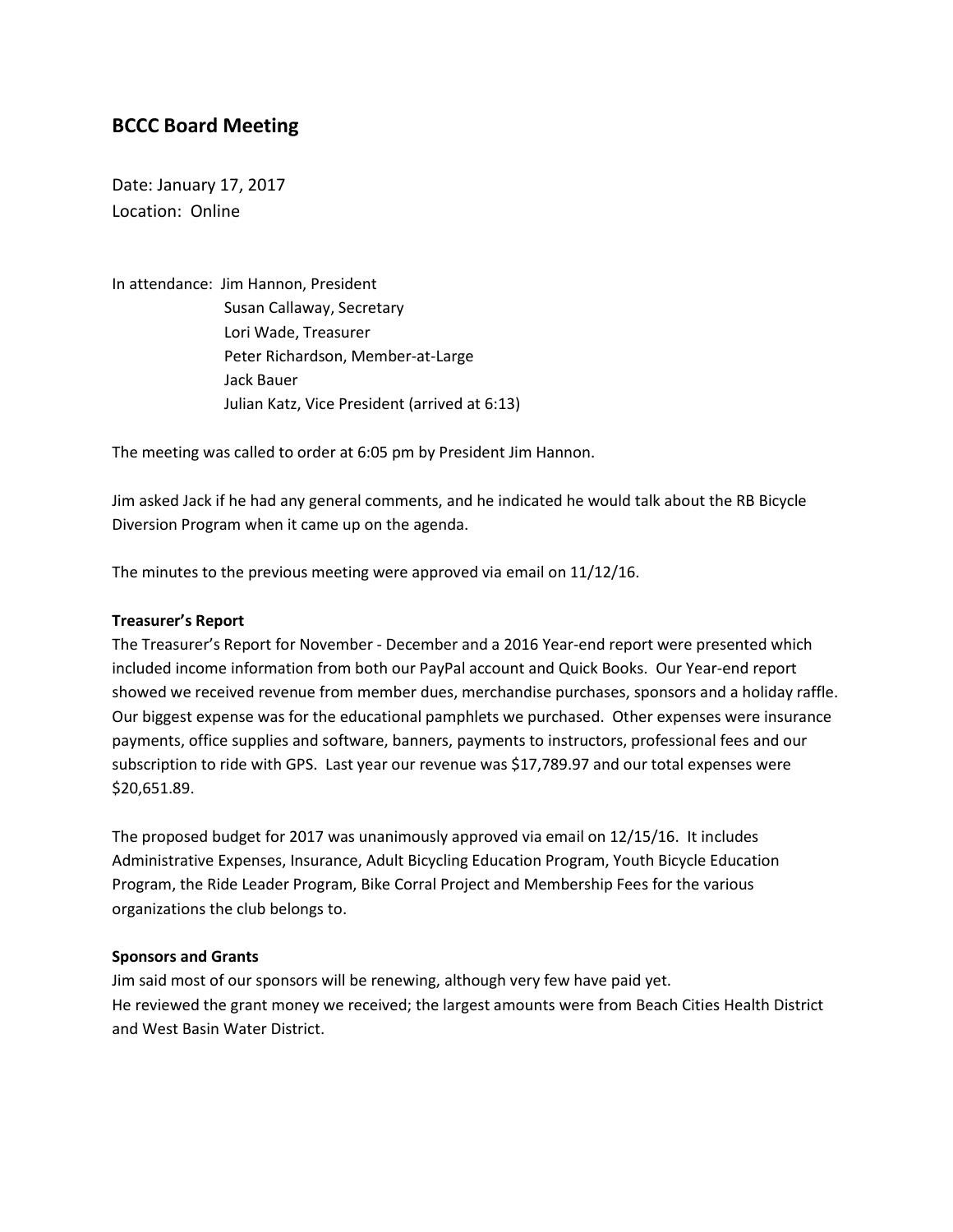# **Bicycling Education**

- Sam is working on the 2017 schedule for *Adult Bicycle Education* and the first class will start in February or March.
- Redondo Beach continues to be enthusiastic about the *Bicycle Diversion Program* which Jack has been working on. Progress will be slower because one of the key players for RB has been injured over the holidays.
- We have 2 schools signed up for our *Youth Bicycle Education Program*, 1 in February and 1 in March. There are possibly 3 more schools that will want this program.

## **Ride Leader Program**

No crashes have been reported.

# **SBBC and BCC Club**

Trish and Peter are on this committee, but there is nothing to report at this point.

## **Other News**

- Jim reported that the Redondo Beach would soon be recognized by the League of American Bicycles as a *Bicycle Friendly Community*. The city is continuing to add sharrows and bike lanes.
- Jim also mentioned 2 other projects in the works: *Vision Zero* whose goal is to make the roads safer for all users (runners, walkers, cars and bicycles) and *Senior Bicycling Classes*.

## **New Membership Database and Website Evaluation**

Peter reported on a new system that the club could use to keep track of memberships and renewals as well as a variety of other things such as our website, newsletters and our annual election. He evaluated several possible software packages and felt that Wild Apricot was the best match for our requirements. He has been testing out various aspects of this program and he demonstrated some of the features and functions for us. He will send the board members a link to our Wild Apricot demo site as well as a link to a YouTube video about the system. Peter has also asked Randy, our current webmaster to look it over.

Peter has arranged for us to have our trial site through the end of February for further testing and evaluation. He also said we can sign up for it on a month to month basis, and if it doesn't work for the club, we can cancel it. Jim suggested that Peter lead the evaluation project; Susan Callaway, David Hui and Randy Ross will also get involved in reviewing the Wild Apricot system.

Julian moved that we continue using Wild Apricot on our free trial basis and then have a special February meeting to decide whether we want to implement it. Jim seconded the motion.

# **New concept for the 2017 Bike Corral Project**

Jim spoke briefly about the Bike Corral, saying we are going to move forward with the plan to rent out bike corral equipment. The club will interview someone who is interested in managing the Bike Corral